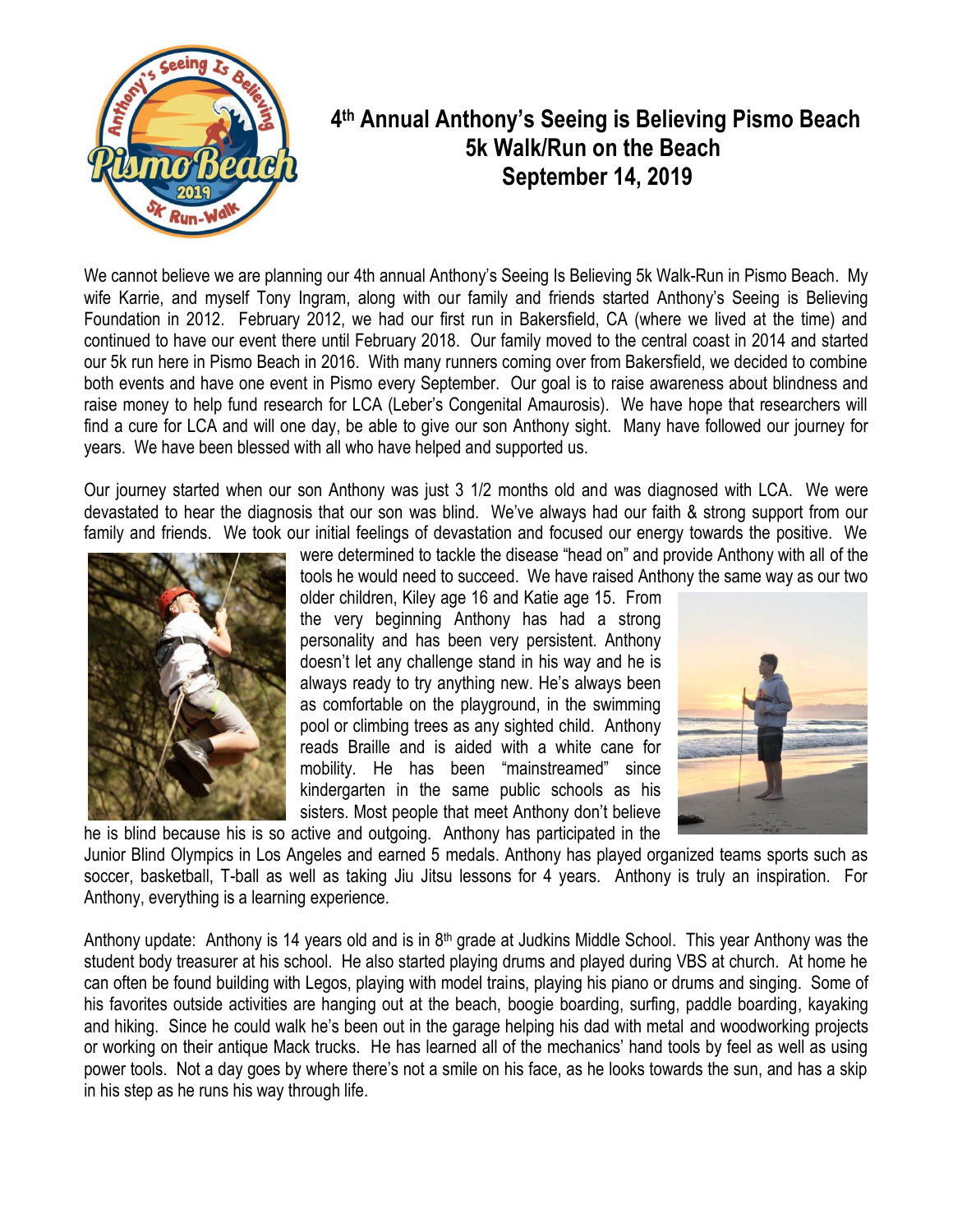**What is LCA?** Leber's Congenital Amaurosis (LCA) is a very rare, genetic hereditary disorder that causes severe vision loss and blindness in infants and children. Of all the retinal degenerations, LCA has the earliest age of onset and can be the most severe. There is no known cure for LCA. Anthony suffers from a mutation in the CRX gene, which is the rarest of the 20 known genes. CRX mutation comprises only 1%-3% of the 3,000 cases of LCA in the US.

**What treatment is available?** Clinical trials of gene replacement therapy for LCA caused by mutations in the RPE65 are now underway at Children's Hospital of Philadelphia, Universities of Pennsylvania, Florida and Moorfields Eye Hospital at the University College of London.

Children and young adults who were nearly blind have had dramatic improvements in their vision after treatment. This is the same therapy that gave vision to 60 dogs, including the world famous Lancelot, born blind from LCA caused by genetic variations.

In October 2017 the FDA's Cellular Tissue and Gene Therapies Advisory Committee unanimously voted to recommend "Spark Therapeutics' Luxterna" for regulatory approval. "The vote validates gene therapy as a viable treatment", Dr. Yoo said. This will be the first time that a genetic therapy has been used to treat an inherited disease in the United States.

We have been in direct contact with doctors that are conducting research on Anthony's gene mutation, LCA-CRX and are hoping to have exciting news to share from them soon. This is a very critical and exciting time with regards to LCA research and with events like ours helping to fund research and trials, a cure may come sooner than we think!

| <b>Platinum Sponsor</b>           | Logo displayed on event shirt (not as prominent as the Diamond sponsor), name   |
|-----------------------------------|---------------------------------------------------------------------------------|
| \$1000.00                         | announced over the PA system at the race. Name on sponsor poster.               |
| Gold Sponsor                      | Logo on event shirt (not as prominent as the Platinum sponsor), name announced  |
| \$500.00                          | over the PA system at the race. Name on sponsor poster.                         |
| Silver Sponsor                    | Name on back of event shirt (no logo), name announced over PA at the race. Name |
| \$250.00                          | on sponsor poster.                                                              |
| <b>Bronze Sponsor</b><br>\$100.00 | Name on sponsor poster.                                                         |
| <b>Raffle Donation</b>            | Raffle prizes                                                                   |

Check out our webpage **www.anthonysseeingisbelieving.com** or look up our Facebook page **Anthony's Seeing Is Believing.**

If you have any questions please contact us.

Thank you,

Tony & Karrie Ingram Anthony's Parents Karrie (661) 331-8714 Tony (661) 303-2719 anthonysseeingisbelieving@gmail.com